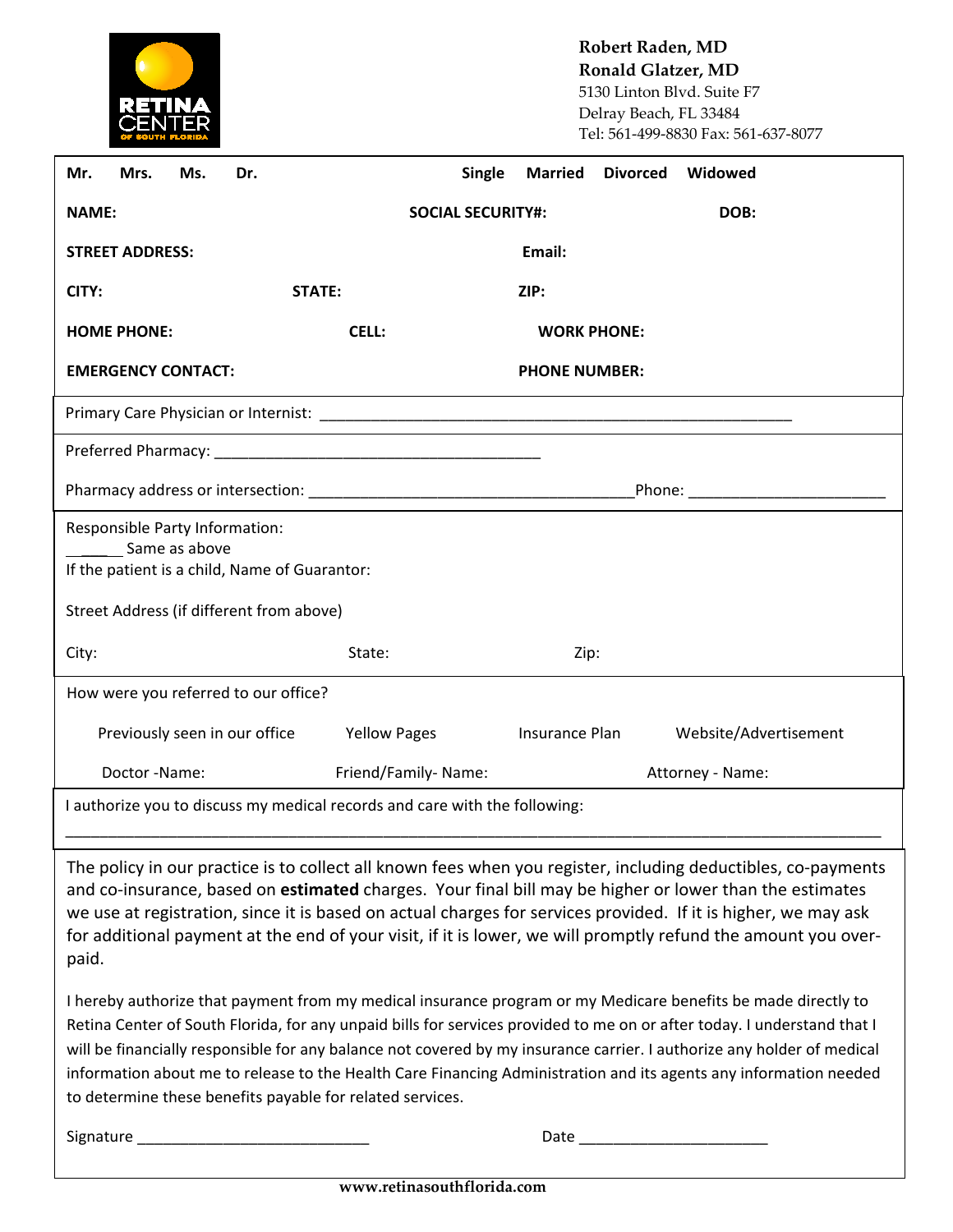|                                                                                                                                                                      | Robert Raden, MD<br>Ronald Glatzer, MD<br>5130 Linton Blvd. Suite F7<br>Delray Beach, FL 33484<br>Tel: 561-499-8830 Fax: 561-637-8077 |
|----------------------------------------------------------------------------------------------------------------------------------------------------------------------|---------------------------------------------------------------------------------------------------------------------------------------|
| <b>ABOUT THIS FIRST VISIT:</b><br>DESCRIBE BRIEFLY YOUR EYE OR VISION PROBLEM AND WHICH EYE OR EYES:                                                                 |                                                                                                                                       |
| HOW LONG AGO DID YOU FIRST NOTICE THE ABOVE PROBLEMS?:                                                                                                               |                                                                                                                                       |
| <b>PAST EYE HISTORY:</b><br>_Eye Injury       _ Infections     _ Double Vision    _ Muscle Imbalance    _ Glaucoma<br>_ Other, Please Explain:                       |                                                                                                                                       |
| <b>FAMILY HISTORY:</b><br>_Strabismus - Crossed Eyes ________ Glaucoma _______________ Retinal Problems<br>_Diabetes __________________________Other-Please Explain: | _ Blindness                                                                                                                           |
| CHECK IF YOU HAVE THE FOLLOWING PROBLEMS:<br>_ Floaters/Cobwebs<br>Redness<br>_ Other, Please Explain:                                                               | _ Burning<br>_Itching<br>_ Flashes                                                                                                    |
| What medicines are you currently taking (PILLS AND DROPS) :                                                                                                          | <b>LIST ATTACHED</b>                                                                                                                  |
| Are you allergic to any medications? Please specify                                                                                                                  |                                                                                                                                       |
| List all eye surgeries and injuries, which eye, and approximately when they occurred:                                                                                |                                                                                                                                       |
| <b>MEDICAL HISTORY:</b><br>_ Other, Please Specify                                                                                                                   |                                                                                                                                       |
| ARE YOU NOW: _Pregnant _Possible Pregnant _Not Pregnant __Unknown _Using Contraceptives                                                                              |                                                                                                                                       |
| ARE YOU: An everyday smoker __ Former smoker __ Never smoked                                                                                                         |                                                                                                                                       |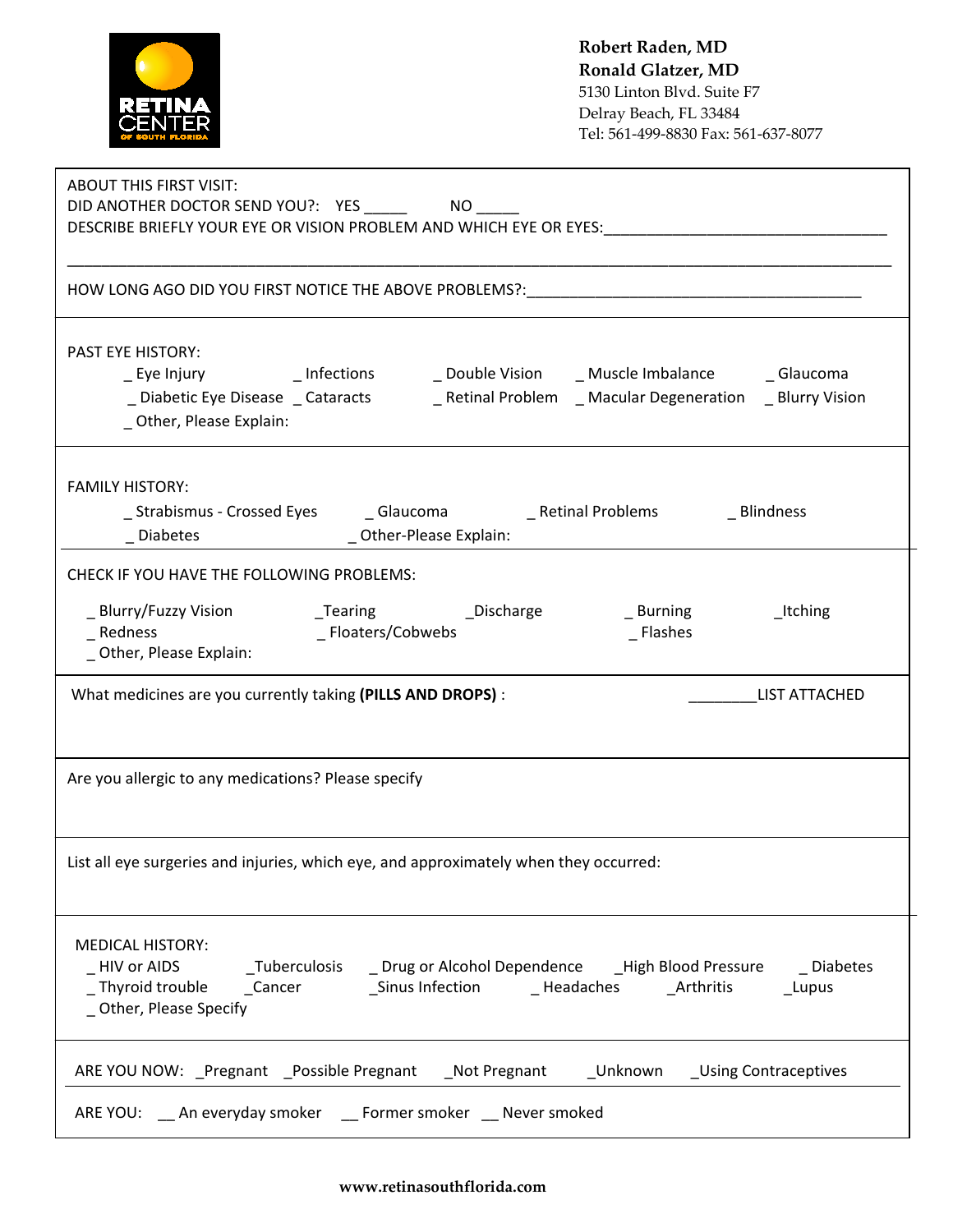

**Robert Raden, MD Ronald Glatzer, MD** 5130 Linton Blvd. Suite F7 Delray Beach, FL 33484 Tel: 561-499-8830 Fax: 561-637-8077

## **PATIENT ACKNOWLEDGEMENT OF HAVING RECEIVED AND READ OR BEEN READ THE NOTICE OF HEALTH INFORMATION PRACTICES**

I have been provided the opportunity to read, or it has been read to me, the Notice of Health Information Practices of Retina Center of South Florida.

I understand that Retina Center of South Florida is committed to treating and using protected health information about me responsibly.

I understand my rights as it relates to my records at Retina Center of South Florida and understand how information about me may be used and disclosed.

I understand that my health record is the physical and legal property of Retina Center of South Florida, but the information belongs to me. I may have access to inspect, amend or obtain a copy of my health information. Costs will incur for copies of my records, and appointments must be made with the Privacy Officer to inspect, access or amend my health information.

I understand that Retina Center of South Florida is required to maintain the privacy of my health information. Retina Center of South Florida will require my authorization to release my health information to outside sources with the exception of disclosures for purposes of Treatment, Payment and Healthcare Operations. These may include: access to my health information by Retina Center of South Florida, Inc staff and physicians; billing to myself or a third-party payer; in addition, business associates of Retina Center of South Florida, may from time to time, have access to my health information, but, I am assured that proper Business Associates Agreements are in place, insuring the protection of my health information; upon the physicians best judgment, we may disclose to a family member, relative or close personal friend or any other persons you identify, health information relevant to that person's involvement in my care; may be used for research data; funeral directors; organ procurement; marketing; FDA; public health or legal authorities; and! Or law enforcement purposes.

Retina Center of South Florida may call me with appointment reminders, cancellations and may leave voice mail messages at my home or place of employment.

\_\_\_\_\_\_\_\_\_\_\_\_\_\_\_\_\_\_\_\_\_\_\_\_\_\_\_\_\_\_ \_\_\_\_\_\_\_\_\_\_\_\_\_\_\_\_\_\_\_

I have read and understand the Health Information Practices of Retina Center of South Florida.

Signature of Patient **Date** Date

Witness